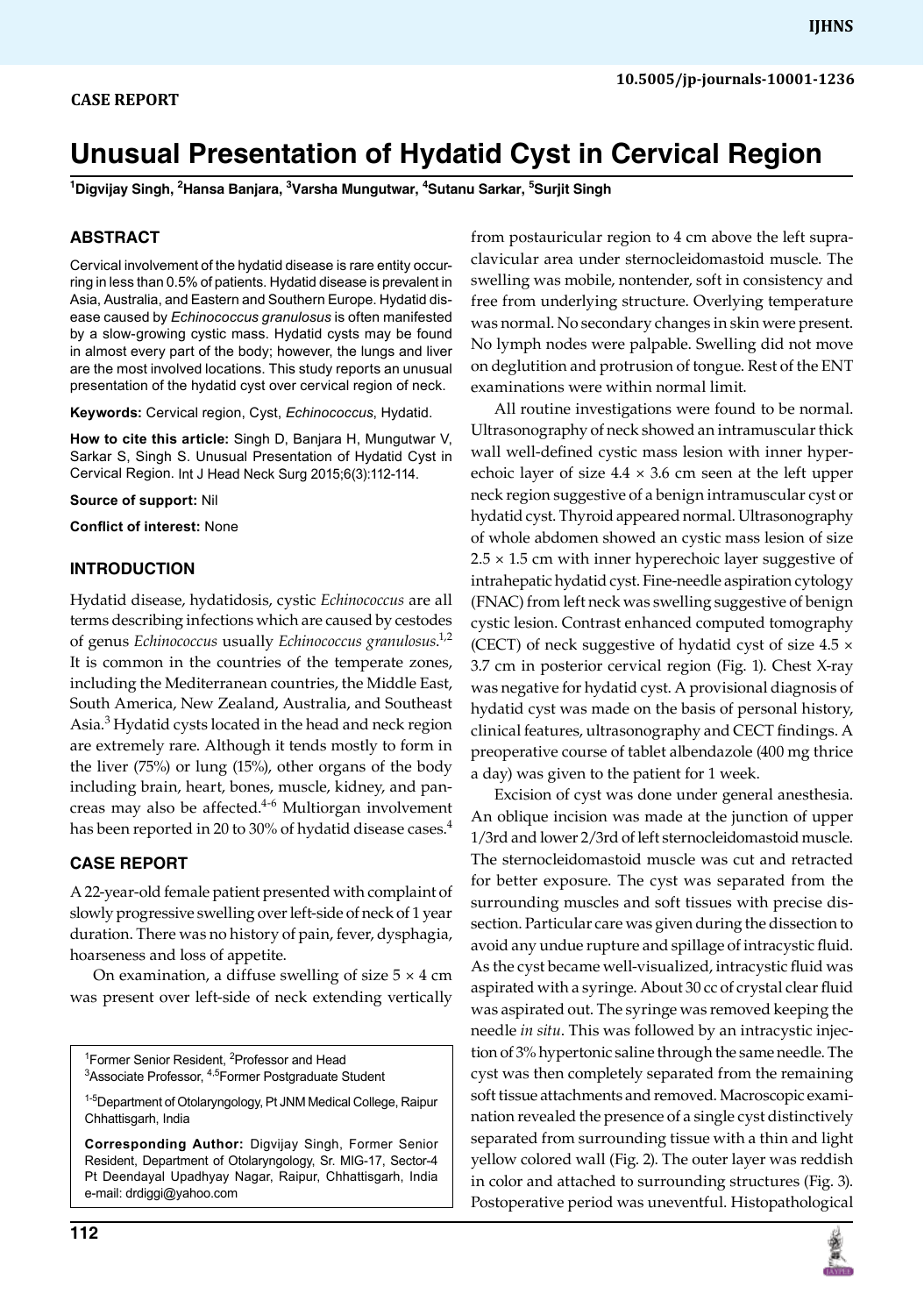

**Fig. 1:** Computed tomography scan of neck showing a welldefined cystic lesion on left-side suggestive of hydatid cyst



**Fig. 3:** Macroscopic picture of outer layer of hydatid cyst

report was consistent with hydatid cyst with a typical lamellated cyst wall and presence of protoscolex (Fig. 4). In postoperative care tablet albendazole 400 mg thrice a day for 21 days was started along with other medications. On 8 months of follow-up, no recurrence was noted.

## **DISCUSSION**

Hydatid disease is a parasitic infestation caused by the *Echinococcus granulosus*. Although most cysts are caught in the hepatic sinusoids, which are carried out by the portal vein, making the liver the most frequently involved organ, a few ova may pass through the liver, heart, and pulmonary capillaries and reach the general circulation to lodge in such sites, e.g. orbit, bones, and other internal organs.7 The disease is most frequent in sheep raising Mediterranean region. Hydatid cysts located in the head and neck region are extremely rare, even in geographic areas in which echinococcal infestation is frequent. $8$ 

The life cycle of *Echinococcus* involves definitive and intermediate host. *Echinococcus granulosus* a small (3–5 mm

#### *Unusual Presentation of Hydatid Cyst in Cervical Region*



**Fig. 2:** Macroscopic picture of thin and light yellow colored inner wall of hydatid cyst



**Fig. 4:** Histopathological picture showing a typical lamellated cyst wall and proctoscolex suggestive of hydatid lesion

long) tapeworm that resides in the jejunum of dog (definitive host) and other canines and produces eggs that are trapped in stool. The life cycle begins when worms in the intestine of dog produces eggs, which are then expelled in feces and are released to environment. These are infective to intermediate host like sheep and accidentally humans. After ingestion of eggs by the intermediate hosts through the ingestion of contaminated fruits or vegetables, digestive enzyme liberates an embryo in duodenum that passes through intestinal mucosa to portal circulation and migrates to visceral organs. As liver filters out most of larvae, most cysts occur in liver.<sup>9</sup>

A hydatid cyst will typically have a trilaminar wall. The outermost layer is called the ectocyst and is comprised of compressed host tissue. The intermediate layer is called the laminar layer; and derived from the parasite. The germinal layer, is live cellular parasite tissue which is responsible for cyst growth and production of protoscolices, brood capsules (budded off pieces of germinal layer with attached protoscolices) and daughter cysts.